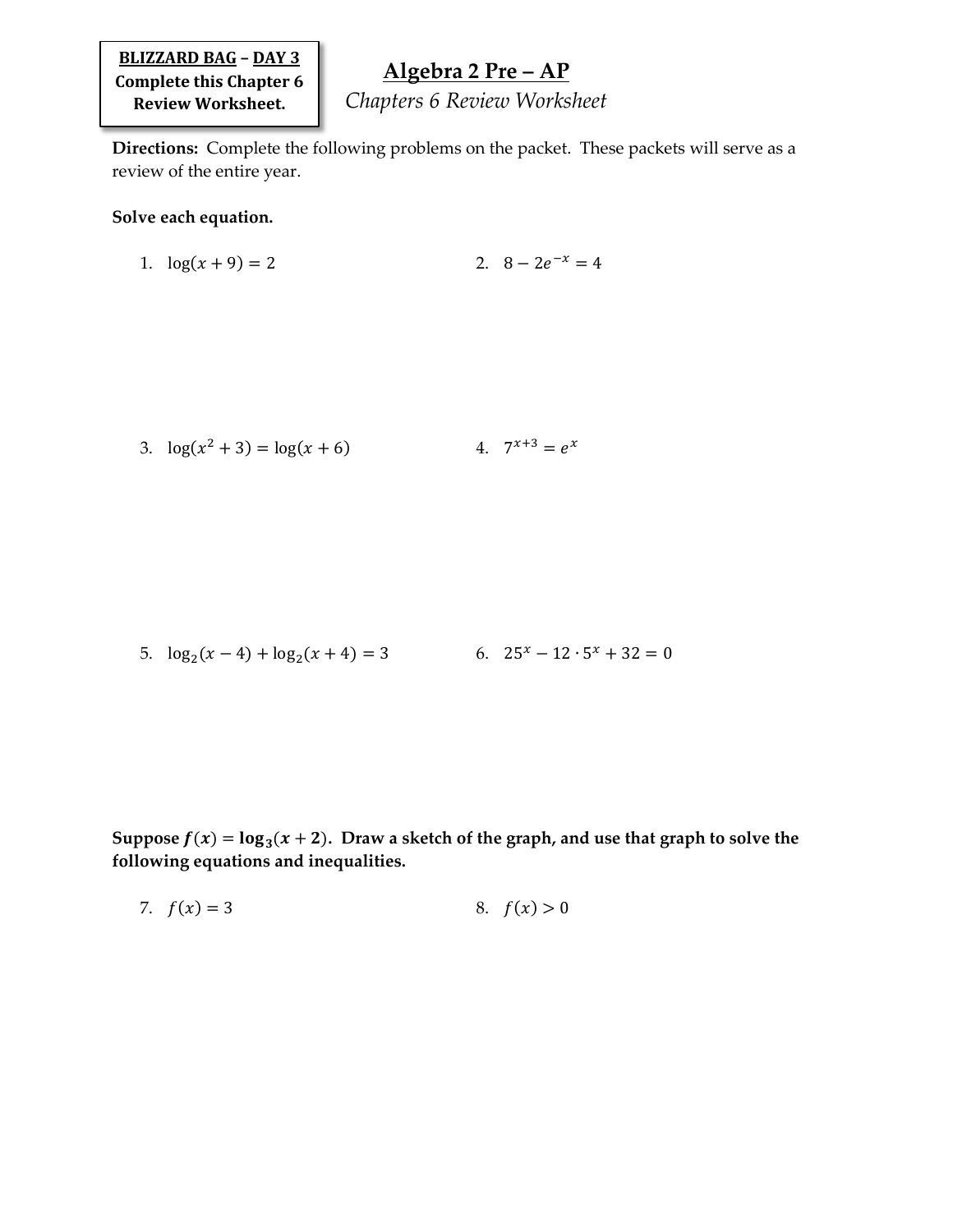**Write the following logarithms as the sum and/or difference of logarithms. Express powers as factors.**

9. 
$$
\log(100x^2y^3)
$$
 10.  $\log_2\left(\frac{4x^3}{x^2-3x-18}\right)$ 

11. A 50-mg sample of radioactive substance decays exponentially to 34 mg after 30 days. How long will it take for there to be 2 mg remaining?

12. (a) If \$1000 is invested at 5% compounded monthly, how much is there after 8 months?

(b) If you want to have \$1000 in 9 months, how much do you need to place in a savings account now that pays 5% compounded quarterly?

(c) How long does it take to double your money if can invest it at 6% compounded continuously?